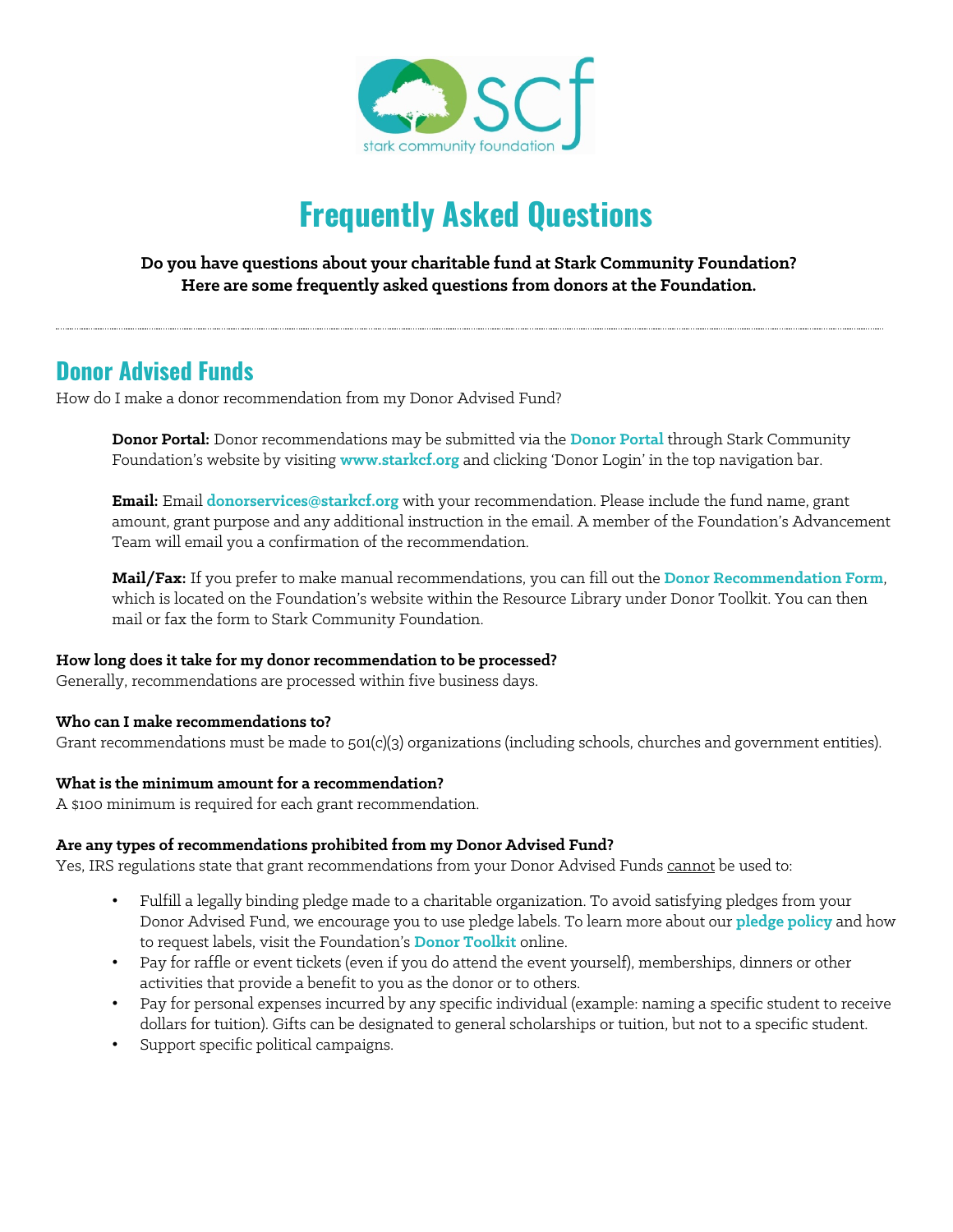### **Are there limits to the grants that I can recommend?**

There is no limit to the number of grants you can recommend in a year. However, some of our funds have a spending policy, usually in the case of second generation funds. These funds have an ATS (Available to Spend) amount each year, and their grantmaking is guided by that dollar amount. The minimum grant amount of \$100 is required for all grants.

### **Designated Funds**

### **How does my Designated Fund work?**

Grants are made regularly to the nonprofits you've specified in your fund agreement. The amount of the grants is dependent on your fund balance and based on your distribution schedule as specified when the fund was established.

### **Can I change my designations for my designated fund?**

Yes. Please contact Bridgette Neisel, vice president of advancement, at 330-454-7992 or **[bneisel@starkcf.org](mailto:bneisel@starkcf.org)** to discuss changing your designations through an amended fund agreement.

# **Field of Interest Funds**

### **What are some examples of fields of interests?**

Some examples of fields of interests are animal care and well-being, arts and culture, basic human needs, community development, education and historic preservation. Please note this is not an all-inclusive list.

### **Can I change my field of interest?**

Yes. Please contact Bridgette Neisel, vice president of advancement, at 330-454-7992 or **[bneisel@starkcf.org](mailto:bneisel@starkcf.org)** to discuss changing your field of interest through an amended fund agreement.

## **Charitable Giving**

### **Can I recommend grants outside of Stark County?**

Yes. Donors can recommend grants to any 501(c)(3) United States public charity.

#### **What are the tax implications of making a grant from my fund?**

Recommending a grant will have no impact on your personal tax situation because you received a tax deduction when a gift was made to your fund. However, we offer maximum tax advantage under state and federal law for any additions made to your fund.

#### **How do I add to my fund?**

Once you have established a fund at Stark Community Foundation, you have the opportunity to make additional gifts that will increase your level of impact within our community today and well into the future. Traditional gifts of securities, real estate, cash or life insurance policies are welcomed additions to your fund and may be donated throughout the year. To make an addition to your fund, please contact Bridgette Neisel, vice president of advancement, at 330-454-7992 or **[bneisel@starkcf.org](mailto:bneisel@starkcf.org)**, or visit **[www.starkcf.org/giving/add-to-your-existing-fund](http://www.starkcf.org/giving/add-to-your-existing-fund)**.

### **Can I change the name of my fund?**

Yes. The Foundation may change your fund name upon request. Please contact Bridgette Neisel, vice president of advancement, at 330-454-7992 or **[bneisel@starkcf.org](mailto:bneisel@starkcf.org)** to discuss changing your fund name through an amended fund agreement.